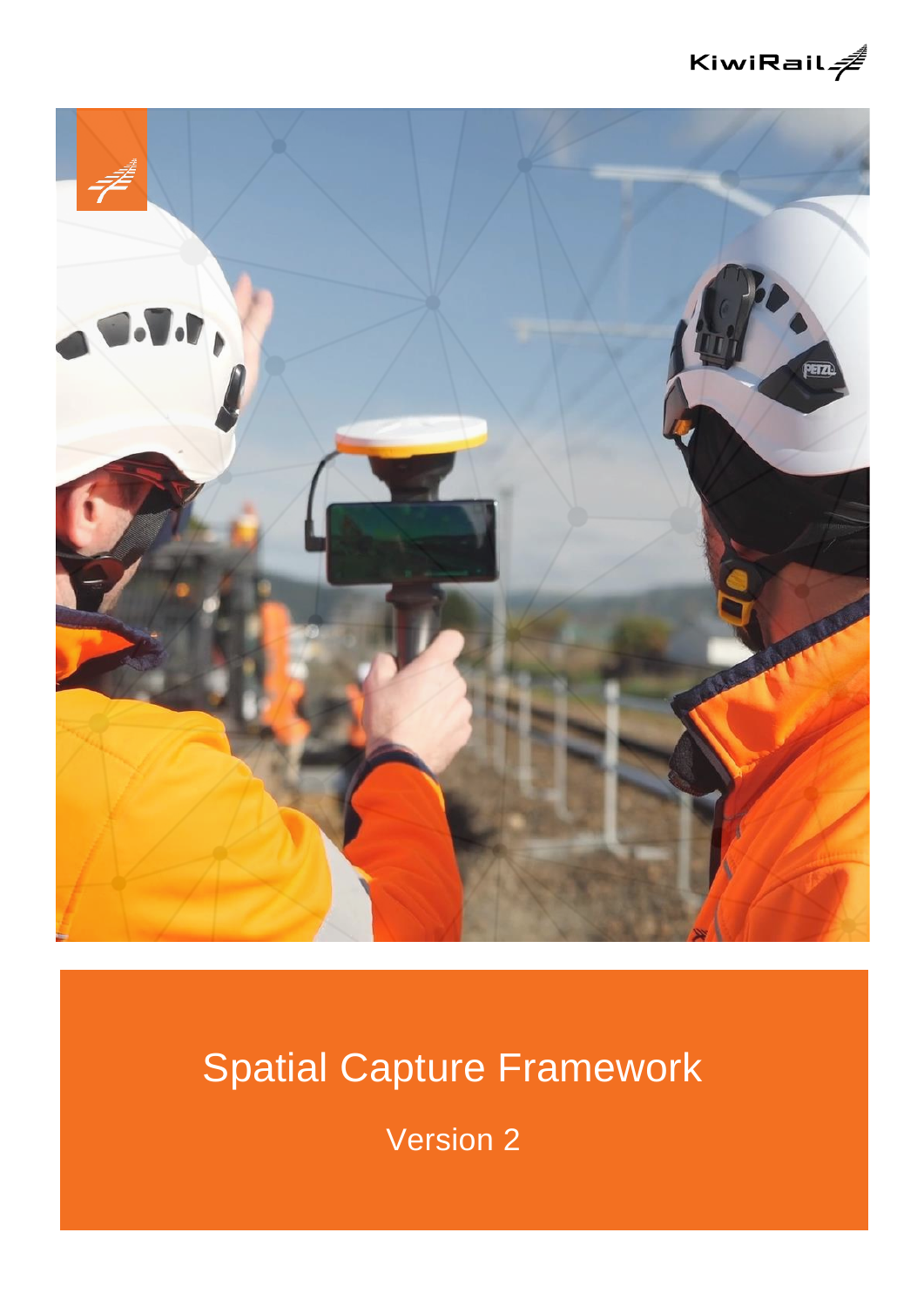# **Document Control**

## **Version History**

| <b>Version</b><br><b>Number</b> | <b>Version</b><br><b>Date</b> | <b>Summary of Changes</b>                                            | <b>Author</b>         |
|---------------------------------|-------------------------------|----------------------------------------------------------------------|-----------------------|
| 1.0                             | 11/06/2021                    | Initial publish for project use                                      | M Pinkerton (Aurecon) |
| 2.0                             | 09/12/2021                    | <b>General Updates</b>                                               | M Pinkerton (Aurecon) |
| 2.1                             | 13/05/2022                    | Included reference to new Digital Design<br>Management Guidance Note | N Wagner              |
|                                 |                               |                                                                      |                       |

#### **Reviewers' Name**

| <b>Reviewer Name</b> | <b>Date</b> | <b>Signature</b> | <b>Position</b>                       |
|----------------------|-------------|------------------|---------------------------------------|
| D Jannings           | 13/05/2022  |                  | Digital Engineering Programme Manager |

# **Signed off by Approvers**

| <b>Approver Name</b> | <b>Date</b> | <b>Signature</b> | <b>Position</b>                          |
|----------------------|-------------|------------------|------------------------------------------|
| A Lyon               | 13/05/2022  |                  | Programme Director - Digital Engineering |

## **Final Distribution**

| <b>Name</b> | <b>Position</b> |
|-------------|-----------------|
| ່ File      | . .             |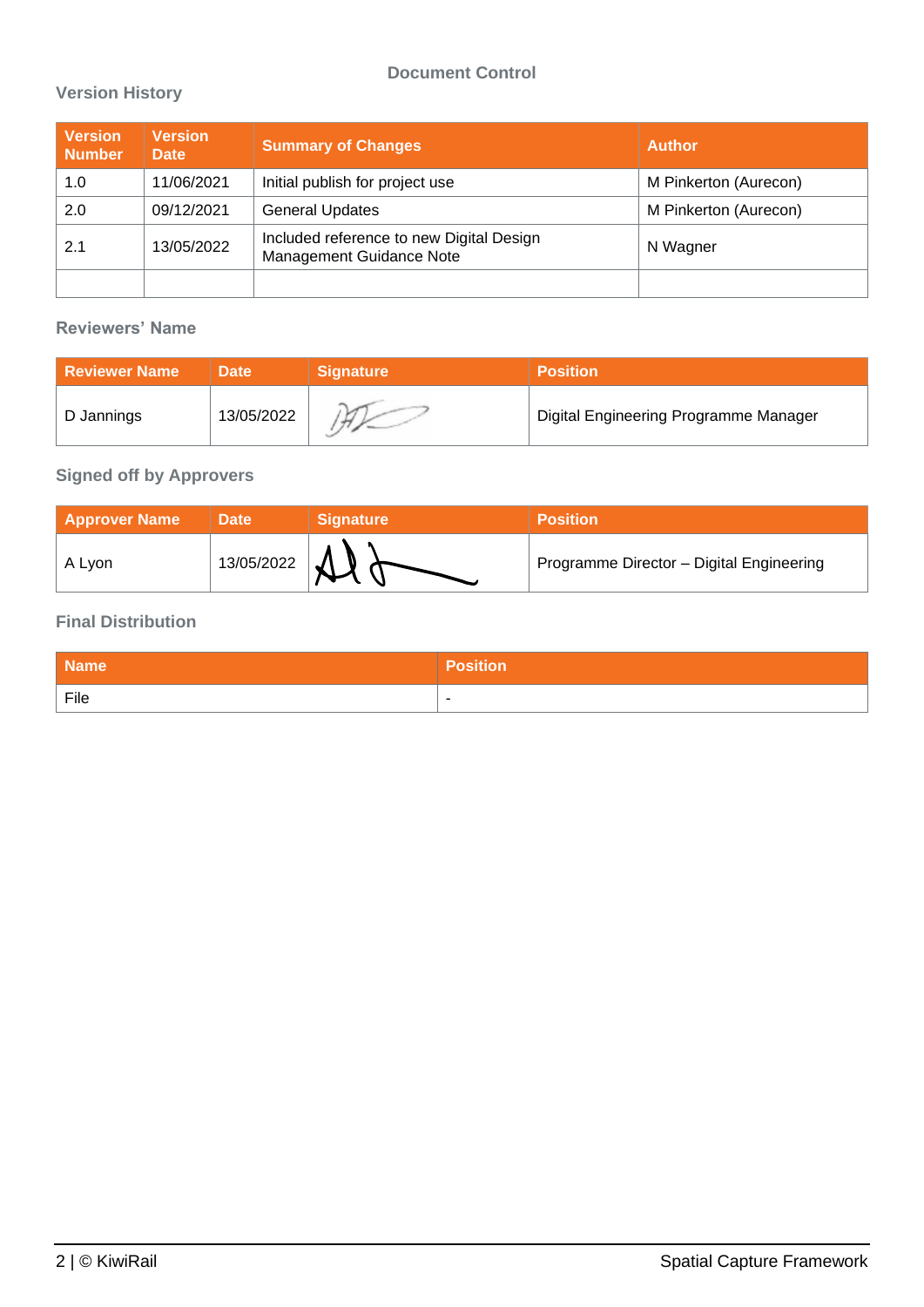# **Contents**

| $\mathbf 1$     |     |  |
|-----------------|-----|--|
|                 | 1.1 |  |
|                 | 1.2 |  |
|                 | 1.3 |  |
|                 | 1.4 |  |
|                 | 1.5 |  |
| $2^{\circ}$     |     |  |
|                 | 2.1 |  |
|                 | 2.2 |  |
|                 | 2.3 |  |
|                 | 2.4 |  |
| 3 <sup>7</sup>  |     |  |
|                 | 3.1 |  |
|                 | 3.2 |  |
| 4               |     |  |
| $5\phantom{.0}$ |     |  |
|                 | 5.1 |  |
|                 | 5.2 |  |
|                 |     |  |
|                 |     |  |
|                 |     |  |
|                 | 5.3 |  |
|                 |     |  |
|                 |     |  |
|                 |     |  |
| 6               |     |  |
|                 | 6.1 |  |
|                 | 6.2 |  |
| $\overline{7}$  |     |  |
|                 | 7.1 |  |
| 8               |     |  |

# **Tables**

# **Figures**

| Figure 2: Typical KiwiRail Primary Survey Point Plate, A5 Sized, centred on surrounding plate 16 |  |
|--------------------------------------------------------------------------------------------------|--|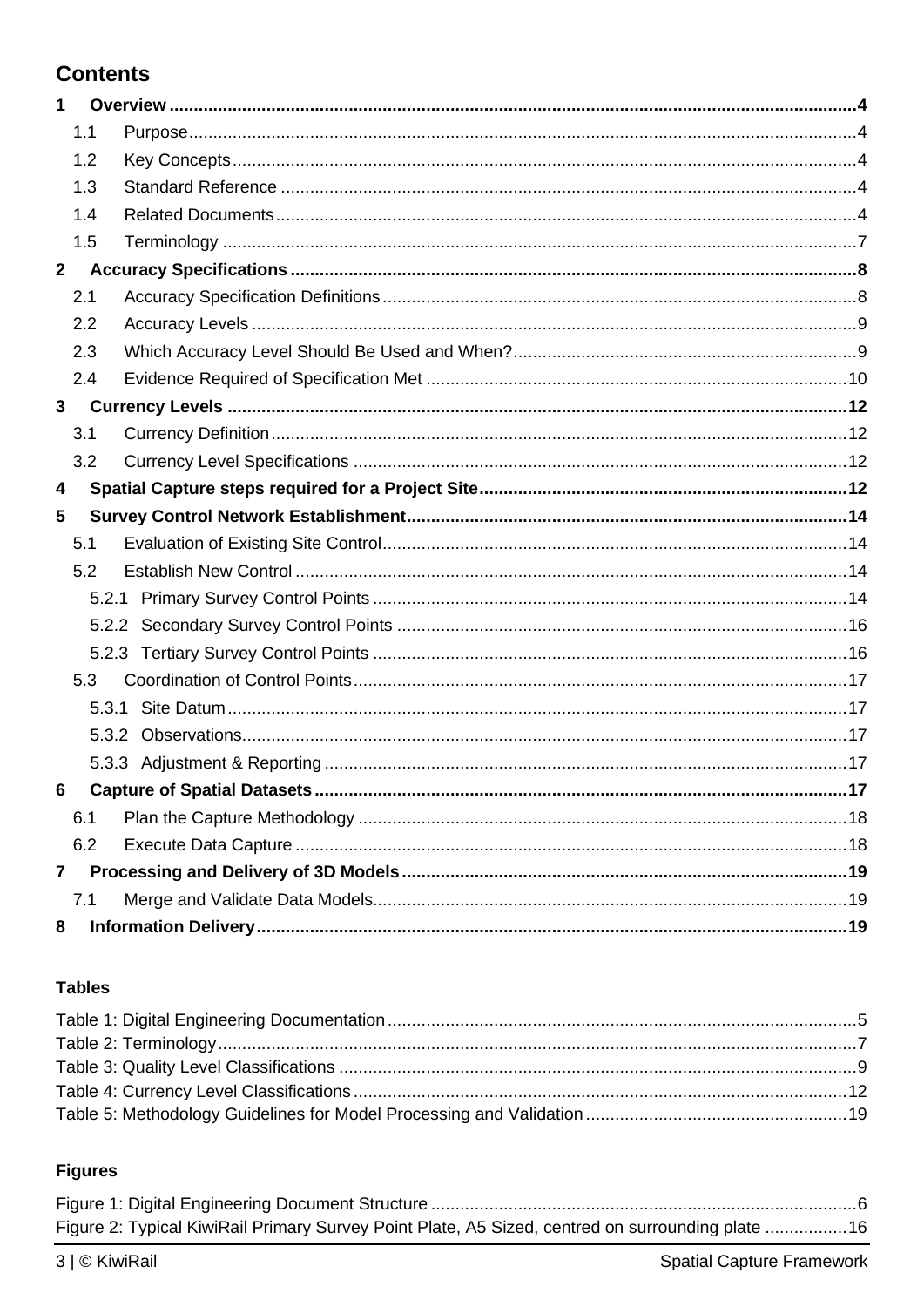# <span id="page-3-0"></span>**1 Overview**

## <span id="page-3-1"></span>**1.1 PURPOSE**

Spatial datasets representing the existing built environment are a vital component of the digital engineering process, providing both site context as well as physical linkage between elements of a virtual model and their real-world location.

KiwiRail's contractors have the responsibility to document the position of all assets they install or modify whilst working on a KiwiRail site, therefore the responsibility of adherence with this framework extends beyond just surveyors and geospatial professionals.

This document therefore sets out the requirements for establishment of a spatial reference framework for a KiwiRail project site through to capture and delivery of spatial datasets in terms of that framework to the required specification to ensure quality and consistency. It recognises that all types of spatial data have value and therefore should be supplied to KiwiRail and sets out attribution and currency standards to ensure data quality is understood for future consumers of that information.

## <span id="page-3-2"></span>**1.2 KEY CONCEPTS**

This framework represents the introduction of some important new concepts pertaining to data attribution and spatial referencing of models on site:

- 1. Model Accuracy Standards: Recognising all spatial data has value to KiwiRail, but the spatial accuracy needs to be understood by future users of that data in a common language;
- 2. Model Currency: A simple way of classifying models at a point in time to indicate how up to date they are likely to be;
- 3. Survey Control Point Hierarchy: Specifications for physical survey marks on site to ensure connections between virtual models and the real world is maintained through the lifecycle of a project and through into asset management.

## <span id="page-3-3"></span>**1.3 STANDARD REFERENCE**

For dated references, only the edited cited applies. For undated references, the latest edition of the referenced document (including any amendments) applies.

## <span id="page-3-4"></span>**1.4 RELATED DOCUMENTS**

It should be recognised that this framework forms part of a larger document suite, and may draw reference to other relevant standards, requirements, specifications, or guidelines included in Table 1.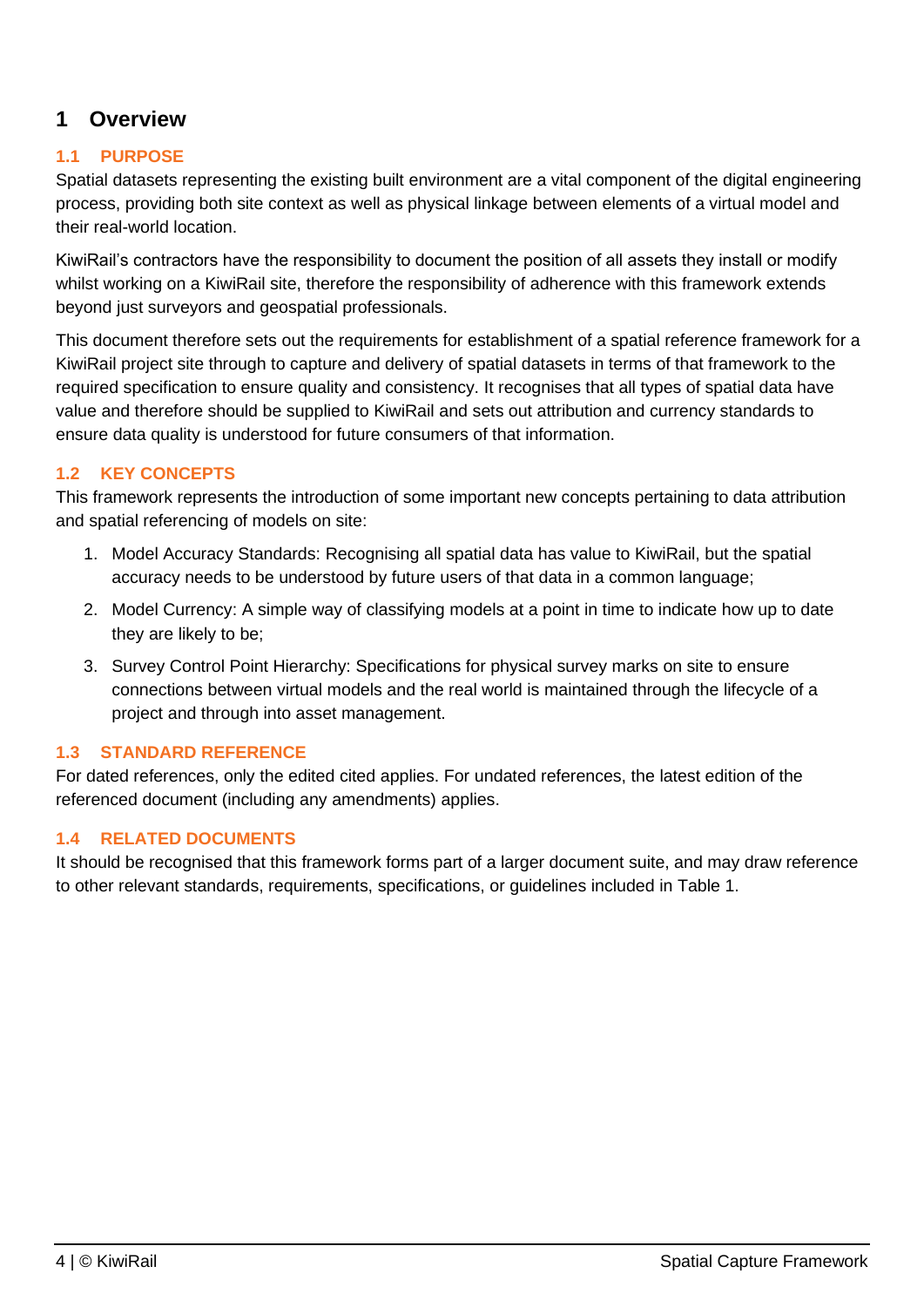#### <span id="page-4-0"></span>*Table 1: Digital Engineering Documentation*

| <b>Document</b>                                                    | <b>Purpose</b>                                                                                                                                                                                                                                                                             |  |
|--------------------------------------------------------------------|--------------------------------------------------------------------------------------------------------------------------------------------------------------------------------------------------------------------------------------------------------------------------------------------|--|
| <b>Enterprise</b>                                                  |                                                                                                                                                                                                                                                                                            |  |
| Digital Engineering Framework                                      | To outline KiwiRail's DE vision and overarching objectives.                                                                                                                                                                                                                                |  |
|                                                                    | To provide guidance as to where specific detail can be found in other documentation.                                                                                                                                                                                                       |  |
| Digital Engineering Information<br>Standard - Part 1 (Management)  | Outlines the process of how information is managed and consumed within the context of a<br>project.                                                                                                                                                                                        |  |
| Digital Engineering Information<br>Standard - Part 2 (Technical)   | Outlines the details of how information should be produced by an author to meet KiwiRail's<br>information requirements.                                                                                                                                                                    |  |
| Subsurface Utilities Identification<br>and Modelling Guidance Note | How to identify, model and transmit subsurface utility information to KiwiRail within a project.                                                                                                                                                                                           |  |
| <b>Spatial Capture Framework</b>                                   | Outlines how spatial information is to be captured, created, referenced, and controlled.                                                                                                                                                                                                   |  |
| <b>Asset Data Dictionary</b>                                       | Outlines all the possible asset types, and their associated attribution requirements.                                                                                                                                                                                                      |  |
| GeoDocs Guidance Note                                              | Supplementary document which covers off the correct usage of the CDE, including details of<br>the background processes for those wanting additional detail.                                                                                                                                |  |
| Revizto Guidance Note                                              | How KiwiRail standardise the use of Revizto across the KiwiRail projects portfolio.                                                                                                                                                                                                        |  |
| Digital Design Management<br>Guidance Note                         | Outlines how the DE tools & processes of KiwiRail's DE Framework can be embedded within<br>the design phase of a capital project to support & enable design management fundamentals.                                                                                                       |  |
| Project                                                            |                                                                                                                                                                                                                                                                                            |  |
| <b>Digital Engineering Execution</b><br>Plan (DEXP)                | Outlines how Digital Engineering will be completed throughout the scope of the engagement,<br>responding to the requirements outlined in the EIR.                                                                                                                                          |  |
|                                                                    | Outlines the roles and responsibilities within the supplier's organisation and can be used as a<br>form of assessment for the tender submission process.                                                                                                                                   |  |
|                                                                    | Pre-contract is to be prepared by the supplier, and the post-contract is collaboratively<br>developed between KiwiRail, its partners and the supplier.                                                                                                                                     |  |
| Project Information Protocol                                       | Provides additional clauses which enable the scope of Digital Engineering to be amended to<br>the contract.                                                                                                                                                                                |  |
| Information Delivery Schedule                                      | Details the level of information need, required against asset data dictionary classifications,<br>throughout the project lifecycle.                                                                                                                                                        |  |
|                                                                    | Specifies the types of asset classifications expected throughout the scope of the project.                                                                                                                                                                                                 |  |
| Project Information<br>Requirements (PIR)                          | Includes general project information, including scope, stakeholders and high-level delivery<br>milestones.                                                                                                                                                                                 |  |
|                                                                    | Outline the overarching project specific digital initiatives for implementation on the project.                                                                                                                                                                                            |  |
|                                                                    | PIR explain the information needed to answer or inform high-level strategic objectives within<br>the appointing party in relation to a particular built asset project. PIR are identified from both<br>the project management process and the asset management process. (extract from ISO) |  |
| Exchange Information<br>Requirements (EIR)                         | Breaks down the overarching project objectives in the Project Information Requirements into<br>the requirements of each engagement within a project at a detailed level.                                                                                                                   |  |
|                                                                    | Details the expectations of information delivery against the project milestones.                                                                                                                                                                                                           |  |
|                                                                    | EIR set out managerial, commercial, and technical aspects of producing project information.<br>The managerial and commercial aspects should include the information standard and the<br>production methods and procedures to be implemented by the delivery team. (extract from<br>ISO)    |  |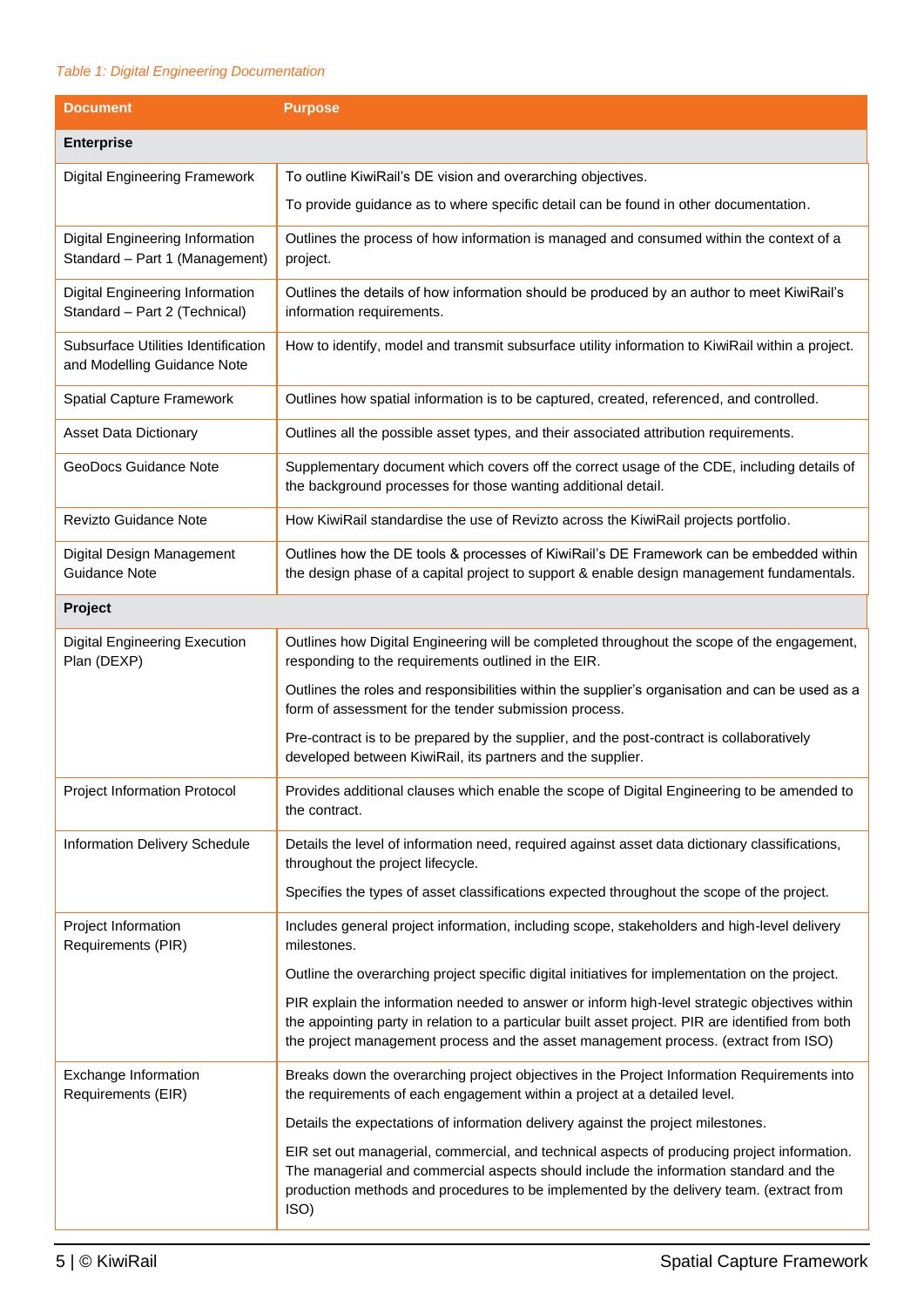

<span id="page-5-0"></span>*Figure 1: Digital Engineering Document Structure*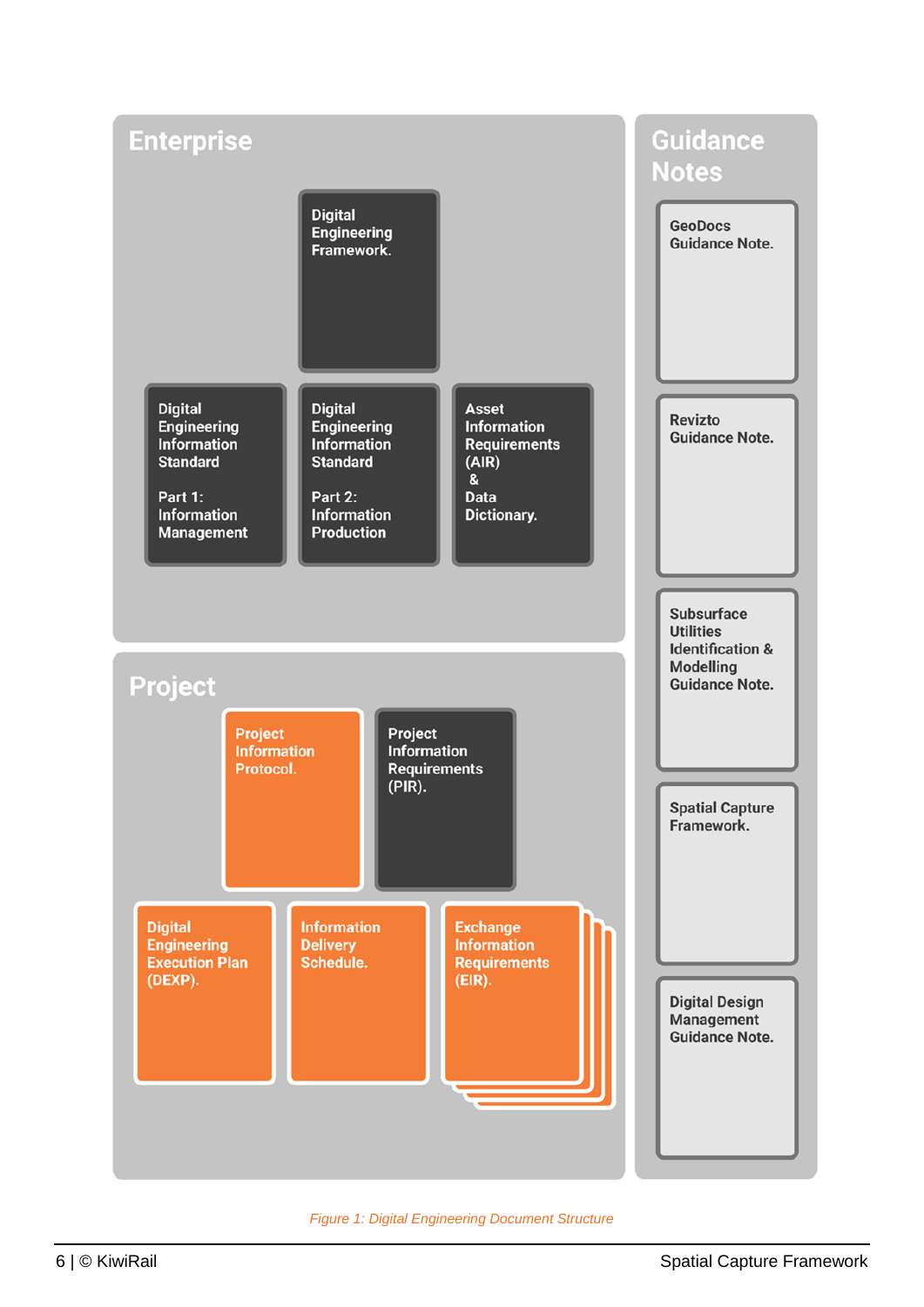#### <span id="page-6-0"></span>**1.5 TERMINOLOGY**

The following terminology is used in this document, and the definitions below pertain to how these terms should be interpreted in the context of this framework:

#### <span id="page-6-1"></span>*Table 2: Terminology*

| Term                           | <b>Definition</b>                                                                                                                                                                                                                                                                                    |
|--------------------------------|------------------------------------------------------------------------------------------------------------------------------------------------------------------------------------------------------------------------------------------------------------------------------------------------------|
| 3D model                       | Any three-dimensional virtual model where the spatial dimensions are based on the international<br>standard X Y and Z axes, and that reference frame is based on, or directly relatable to a KiwiRail<br>approved coordinate datum.                                                                  |
| As built                       | Refers to a 3D model virtual representation of any physical element or group of elements that exists in<br>the real-world, captured by any measurement technique, and can refer to the existing state prior to a<br>proposed modification or capture of the state following construction completion. |
| Coordinate datum               | The framework that defines the spatial location of 3D models on the project site, consisting of coordinated<br>physical control marks on site                                                                                                                                                        |
| Dataset                        | A set of digital information that includes a 3D Model or models, and associated data pertaining to that<br>model                                                                                                                                                                                     |
| Laser Scanning                 | The process of capturing a 3D model of the existing environment with a large volume of discrete laser<br>range measurements (sometimes referred to as LiDAR) combined to form a 3D virtual point cloud                                                                                               |
| <b>MLS</b>                     | Mobile Laser Scanning, a sub-set of Laser Scanning when captured by scanning from a moving marine<br>or land based vehicle (including rail vehicle)                                                                                                                                                  |
| Greenfield site                | Project site area (or part thereof) where with no existing rail infrastructure exists                                                                                                                                                                                                                |
| Photogrammetry                 | The process of computing a 3D model from a series of overlapping photographs or continuous video<br>capture of a specific site area or feature from multiple angles                                                                                                                                  |
| <b>Project Site</b>            | The physical extents of a specific project, including identified future project phases, and may be as small<br>as a single facility site or as large as a full length of rail corridor.                                                                                                              |
| Point Cloud                    | The derived 3D model from laser scan or photogrammetry where the model exists in digital form as a<br>conglomeration of colourised 3 Dimensional points                                                                                                                                              |
| Registration                   | The processing step where individually captured point cloud scans or photogrammetry model elements<br>are merged into a model in terms of a project coordinate datum                                                                                                                                 |
| <b>RGB Colours</b>             | Colourisation of a model by photographic overlay colours (where any colour in the visual spectrum can be<br>described by its Red, Green and Blue components)                                                                                                                                         |
| <b>Structure Gauging</b>       | Assessment of clearance between rail vehicles and surrounding infrastructure                                                                                                                                                                                                                         |
| <b>Survey Control</b><br>Point | Refers to any permanent or semi-permanent physical reference point on site, coordinated for the<br>purposes of 3D data capture on that site                                                                                                                                                          |
| <b>TLS</b>                     | Terrestrial Laser Scanning, a sub-set of Laser Scanning when captured from discrete static locations<br>(typically tripod mounted)                                                                                                                                                                   |
| UAV                            | Unpiloted Aerial Vehicle, in the context where this aircraft is used as a platform for data capture<br>equipment, either by laser scanning or photogrammetry                                                                                                                                         |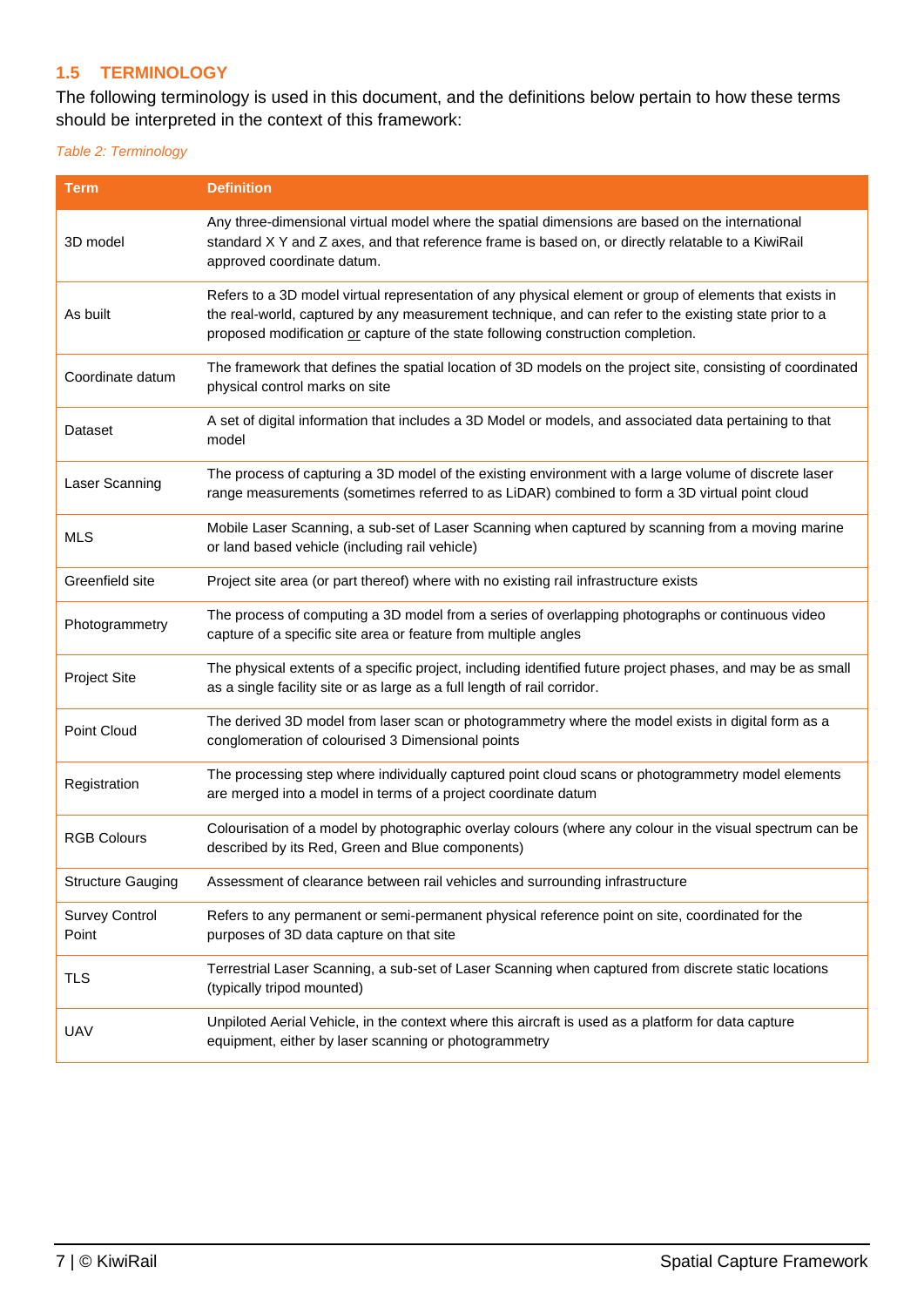# <span id="page-7-0"></span>**2 Accuracy Specifications**

## <span id="page-7-1"></span>**2.1 ACCURACY SPECIFICATION DEFINITIONS**

These accuracy specifications defined by KiwiRail pertain to as-built models of the physical environment only (not design models). They have been formulated to ensure that the risks associated with reliability of any supplied as-built model is known in a standardised way, independent of current or future capture technologies.

- All accuracies are quoted at the 95% (2 standard deviation) statistical confidence level
- The levels can be applied differently to the horizontal and vertical components of a model for many project requirements:
	- $\circ$  Horizontal (denoted Hz) pertains both the X & Y planes combined, whilst Vertical (denoted V) pertains only to the Z plane
	- $\circ$  If a single Level is quoted it is assumed that both Horizontal (Hz) Vertical (V) must both comply to the same standard;

For the purposes of this document:

- **Relative Precision** is defined:
	- $\circ$  In general terms as the typical precision of the capture method used to define the form and spatial layout of features in the 3D model
	- o In KiwiRail specific measurable terms as:
		- The repeatability accuracy of the measured position between 2 clearly definable features up to 20m apart captured from the same vantage point (either in the horizontal plane, the vertical plane or both); and if within the rail corridor must be met both parallel and perpendicular to the rail alignment
- **Repeatability Accuracy** is defined:
	- $\circ$  In general terms as the overall accuracy of an as-built model in terms of the project coordinate datum points
	- o In KiwiRail specific measurable terms as:
		- The accuracy of any element in the model relative to the nearest two survey control point supplied with the model, if the position of that element were to be checked independently by a measurement methodology of equal or better accuracy
		- To comply with this level the accuracy, the coordination of the control point network itself must meet or exceed this level between adjacent points in the network
- Where the dataset is made up of discrete elements only with 3D locations in space (e.g. locations where photographs are taken, including 360 panoramas) the Repeatability Accuracy only shall apply, representing the accuracy of the discrete positional information associated with each data element.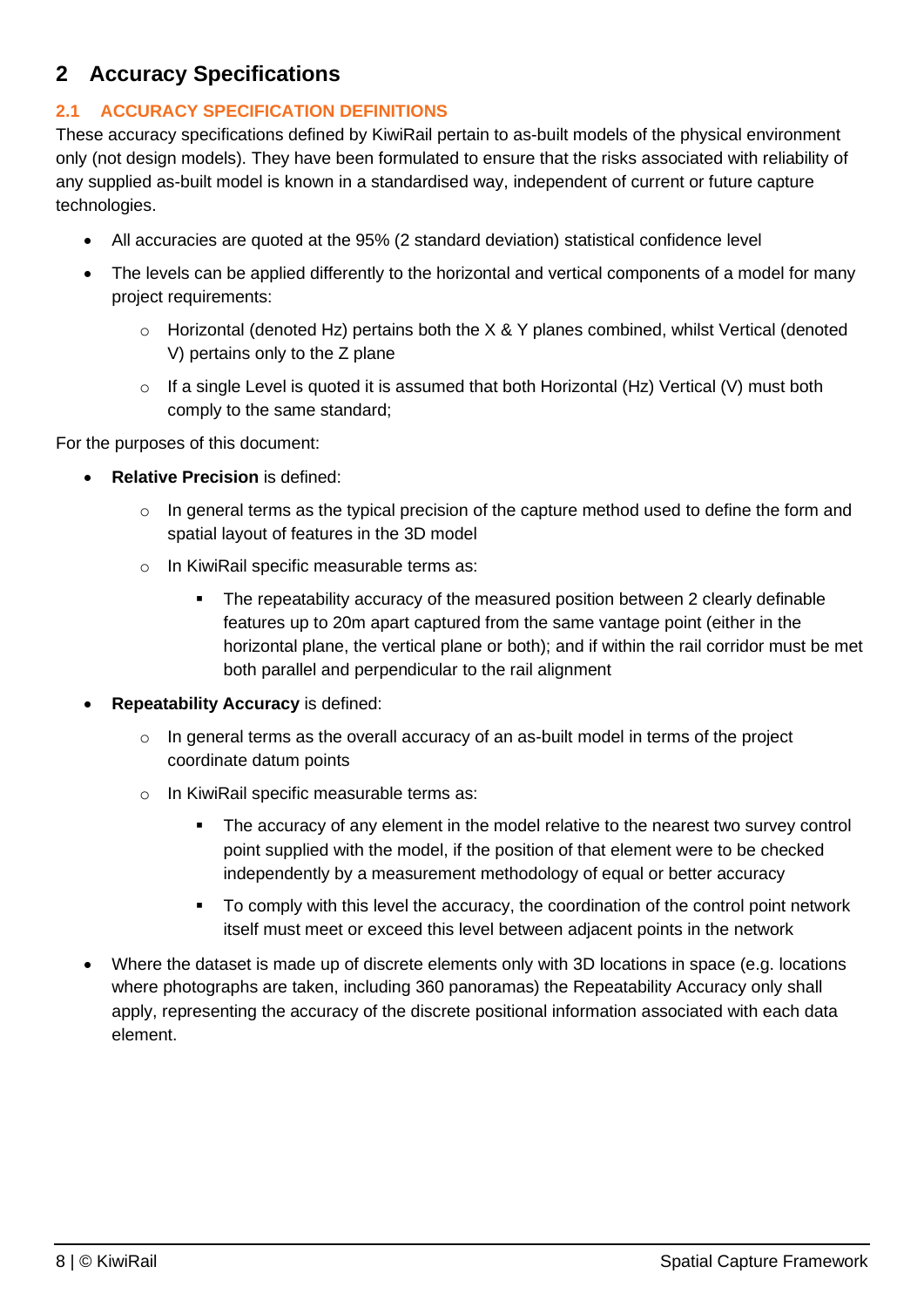#### <span id="page-8-0"></span>**2.2 ACCURACY LEVELS**

<span id="page-8-2"></span>*Table 3: Quality Level Classifications*

| <b>Level</b>   | <b>Relative</b><br><b>Precision</b><br>$(+/-$ mm $@$<br>95% C.I.) | <b>Repeatability</b><br><b>Accuracy</b><br>$(+/-$ mm $@$<br>95% C.I.) | <b>Typical Application(s)</b>                                                                                                                                                                                                                                         |
|----------------|-------------------------------------------------------------------|-----------------------------------------------------------------------|-----------------------------------------------------------------------------------------------------------------------------------------------------------------------------------------------------------------------------------------------------------------------|
| K <sub>0</sub> | $\overline{4}$                                                    | 6                                                                     | Precise rail alignment surveys with survey control points within proximity                                                                                                                                                                                            |
| <b>K1</b>      | 8                                                                 | 12                                                                    | Accurate 3D surveying applications (including 3D Laser Scanning for as-<br>built infrastructure models), with good survey control point coverage on<br>site                                                                                                           |
| <b>K2</b>      | 12                                                                | 20                                                                    | Topography surveys and wider area laser scanning (including well<br>executed MLS and some reality capture methods); a reasonable coverage<br>of survey control points is likely required to ensure repeatable accuracy is<br>achieved for the specific capture method |
| K <sub>3</sub> | 25                                                                | 40                                                                    | Wider area laser scanning capture, topography, and site layout surveys<br>(including accurate photogrammetry methods), often with less dense<br>survey control point networks on site                                                                                 |
| <b>K4</b>      | 50                                                                | 100                                                                   | Wider area capture applications including some aerial capture methods,<br>with limited ground control or reference points on or surrounding the site                                                                                                                  |
| K <sub>5</sub> | 100                                                               | 250                                                                   | Models primarily captured for visualisation or context purposes but with<br>spatial connection checked to survey nearby control points or points of<br>reference in an existing site model                                                                            |
| K <sub>6</sub> | 100                                                               | ~1000                                                                 | Measured model elements (e.g. using tape measure or photogrammetry)<br>positioned in the model for context with some form of spatial referencing                                                                                                                      |
| K7             | ~100                                                              | $-5000$                                                               | Measured model element primarily for visual reference but spatial position<br>in model is from low resolution GPS positioning (e.g. smartphone) or<br>manual placement on map                                                                                         |
| K <sub>8</sub> | $-250$                                                            | $-5000$                                                               | Indicative shape form of an existing feature, placed approximately in<br>model                                                                                                                                                                                        |
| K <sub>9</sub> | Unknown source and/or unverified spatial reliability              |                                                                       |                                                                                                                                                                                                                                                                       |

~ *denotes values that are indicative only*

*A "higher" accuracy level refers to a level higher up in the table, not higher in numeric value in the name or definition*

#### <span id="page-8-1"></span>**2.3 WHICH ACCURACY LEVEL SHOULD BE USED AND WHEN?**

The accuracy level for a specific dataset requirement may or may not be specified by KiwiRail as part of the project brief. In instances where it is not explicitly stated, or this framework forms the only reference document, following guidelines shall be followed:

- For the as-built capture of a KiwiRail survey asset for general design purposes (including current and future project phases) the following default requirements should be followed and clearly stated to KiwiRail prior to commencement of capture:
	- $\circ$  K1 (Hz & V): Where critical infrastructure is being retained and tied into or engineered around (including Rail\*, Overhead Electrification, bridges, tunnels, and buildings)
	- o K2 (Hz & V): For existing built infrastructure present on site that may have impact on the project scope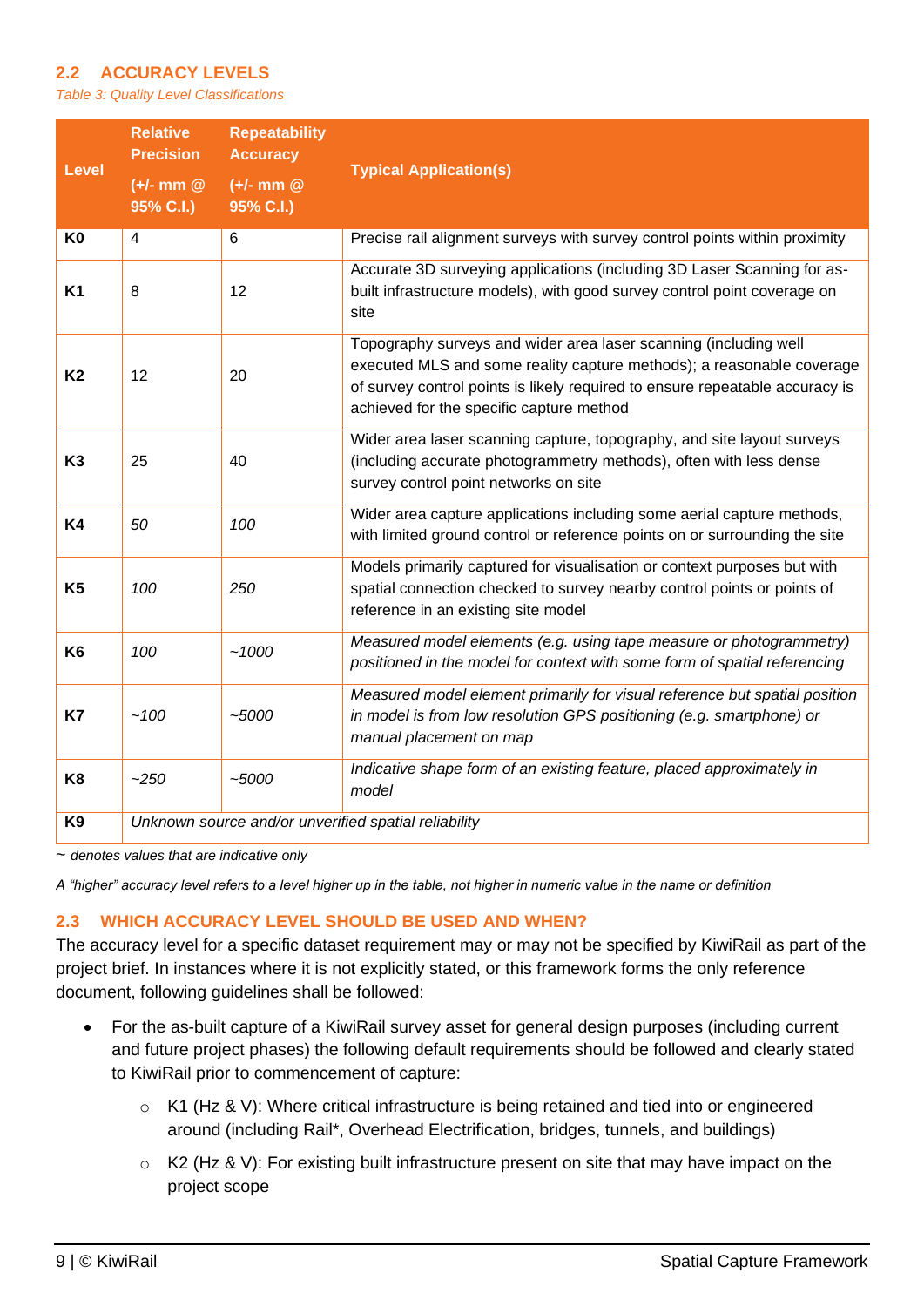- $\circ$  K3 (Hz & V): Where the general topography and existing site state is required to be known for a project scope, but proposed designs do not tie in directly with existing features, or they are likely to be removed
- The following exceptions should be considered:
	- $\circ$  (\*) Where the feature in the 3D as-built model is rail alignment (inside running edge) for the purposes of structure gauging, rail alignment redesign or tie in:
		- $K1$  (Hz & V) should be followed as the default specification; except
		- K0 should be considered where project site factors necessitate a higher degree of accuracy, in which case a rail shoe should be used for conventional survey pickup to verify the alignment and track feature positions in the 3D model
	- $\circ$  Where the dataset is captured purely for the purposes of concept design, optioneering or feasibility, and the future design is not certain or the cost of capturing to a higher specification is not considered cost effective, the following default specifications should be used (unless otherwise stated):
		- K4: for sites with existing general infrastructure impacting design
		- K5: for general project site topography models (including greenfield sites); this may include the use of publicly sourced Aerial LiDAR datasets
- Note also:
	- o Where a subsurface utility is being captured in the as-built model, KiwiRail Subsurface Utility Identification and Modelling Guidance Note shall apply.
	- $\circ$  Levels K6 to K9 are to be used when the dataset is for information purposes only but has a spatial relationship to the project. KiwiRail advocates for all this information to be supplied for future reference, and the accuracy level is used primarily for the purposes of communicating the weighting any future user should be placing on the spatial integrity of that dataset.
	- o Where the supplier of information has been asked by KiwiRail to supply information to an accuracy standard that they do not consider necessary, practical, or feasible they can seek approval from KiwiRail to relax the standard, stating the reasons why. Written approval must be granted by KiwiRail prior to commencing the data capture.
	- o Where data is delivered to KiwiRail to a higher specification than the default or specified accuracy level, then no approval is required by KiwiRail if no additional cost is incurred by KiwiRail. If there are cost implications, but the supplier believes a higher specification is required then approval must be sought prior to commencing the capture task (including outlying reasons why a higher specification should be applied).

## <span id="page-9-0"></span>**2.4 EVIDENCE REQUIRED OF SPECIFICATION MET**

As part of the supporting information supplied to KiwiRail, evidence of the accuracy specification level achieved must be included in the survey report or supplier statement for all as-built models Level 5 or higher. This may include, but not limited to the following:

- **Relative Precision** achieved:
	- o Manufactures Accuracy specifications for the equipment used
	- o Equipment calibration results, including onsite checks at time of capture
	- $\circ$  Independent overlap checks in the model from different capture methods and/or epochs; examples include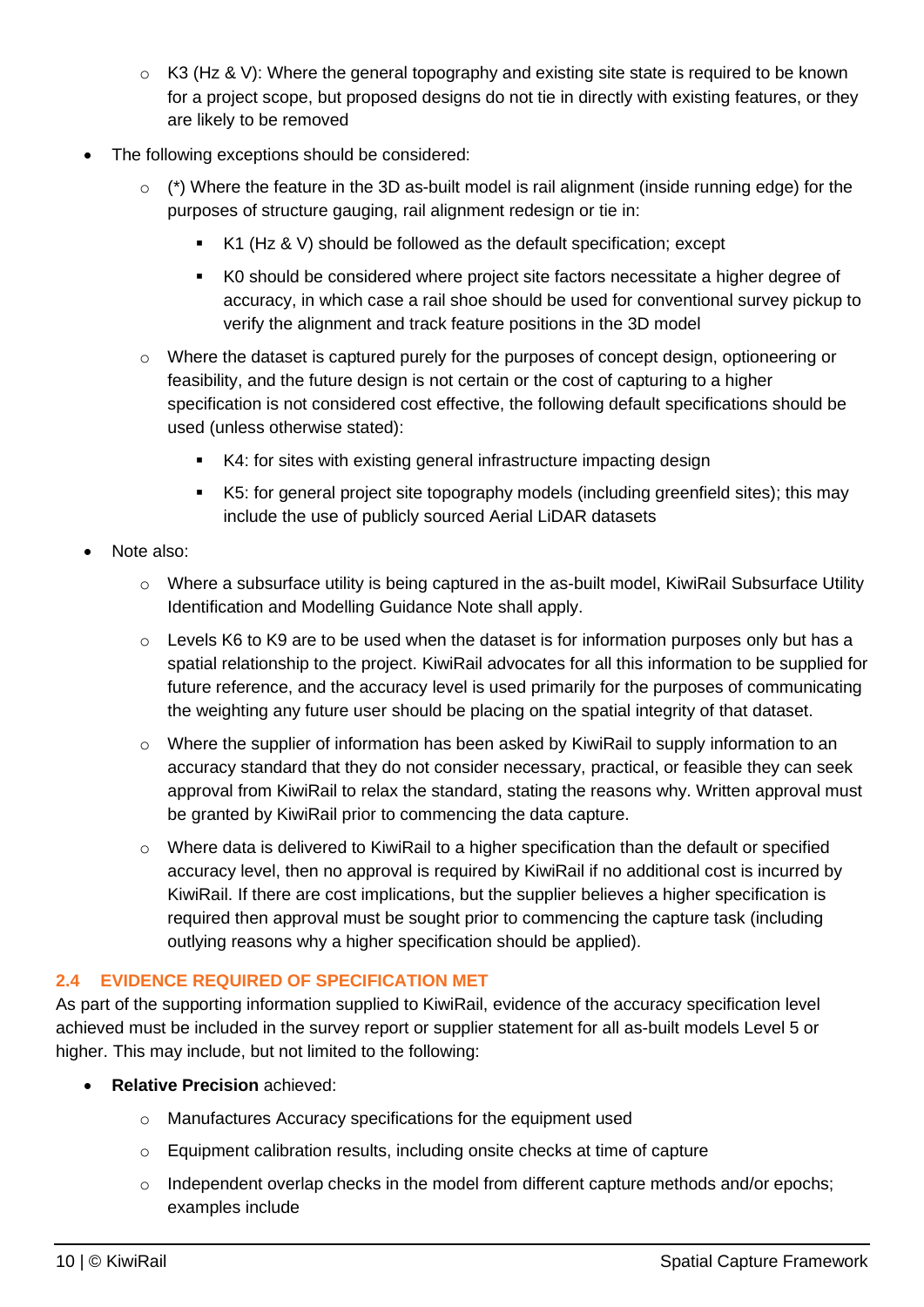- Overlap residuals from the "stitching together" registration process between discrete elements that make up the dataset, summarised at the 95% confidence level
- Redundancy and/or repetition of measurement under independent conditions, summarised at the 95% confidence level
- Spot check measurements across different areas of the model by a higher accuracy method
- o Statement of compliance by suitably qualified survey professional based on their professional judgement
- **Repeatability Accuracy** achieved:
	- o Manufacturer's accuracy specifications for the equipment used to control the overall spatial integrity of the model (including control point coordination);
	- o Documented steps built into the capture methodology to minimise the risk of error propagation
	- o Measurement redundancy built into the methodology, with residuals summarised at the 95% confidence level
	- o Spot checks between control points and features in the model by a higher accuracy method
	- $\circ$  Metadata accuracy information from 3<sup>rd</sup> party datasets used
	- o Statement of compliance by suitably qualified survey professional based on their professional judgement

#### **IMPORTANT:**

KiwiRail advocate for their contractors to supply as much information in 3D form as they can. Accuracy levels K6 to K9 have been defined for the purposes of assigning intelligence to the data for future reference and may be based on the judgement of the author of the data, therefore accuracy specifications are indicative only and do not require evidence of the specification being met.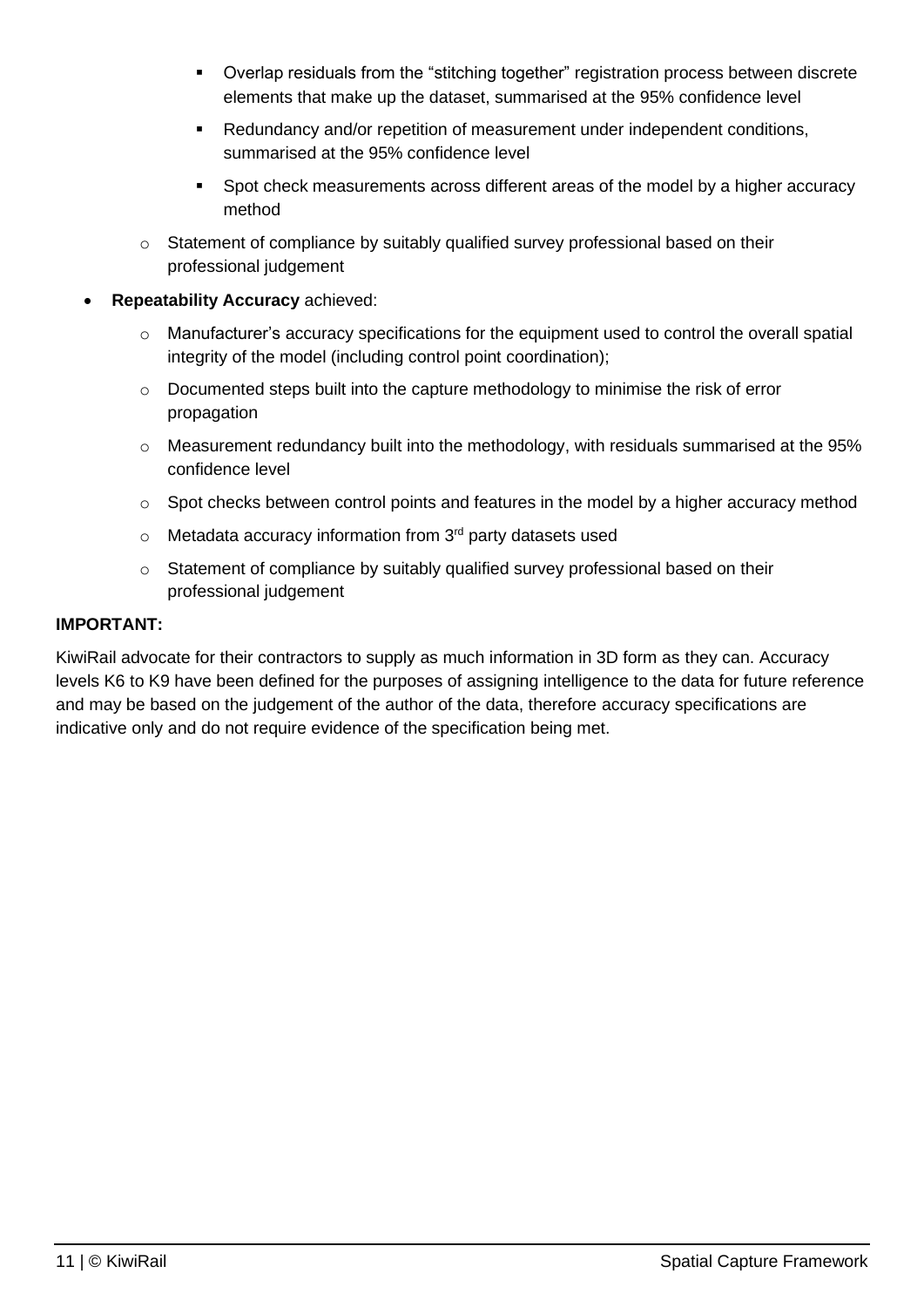# <span id="page-11-0"></span>**3 Currency Levels**

## <span id="page-11-1"></span>**3.1 CURRENCY DEFINITION**

"Currency" in the context of 3D spatial data for KiwiRail is an indicator of the likelihood that it still represents the current real-world state. The currency state is independent of the accuracy specification and is the highest at the time of data capture (for any data type). It could degrade for several reasons; the main ones being:

- Lapse of time since data was collected
- Known activity on site that has resulted in changes
- Other evidence to suggest the dataset may be "out of date"

Other important points to note:

The better the currency level, the higher the chance the dataset has in representing the current state on site, however datasets with degraded currency levels still have value in terms of documenting historical site states

• By default all newly collected 3D models supplied to KiwiRail should be given the highest currency state, unless they are known to be out of date (e.g. historical datasets, pre-construction or site progress models supplied to KiwiRail after site changes have been made).

• This is a data attribute only and KiwiRail does not guarantee the currency of the model; it is the responsibility of the user of the data to confirm it is suitable for the purposes it is being used and validated on site if required.

# <span id="page-11-2"></span>**3.2 CURRENCY LEVEL SPECIFICATIONS**

<span id="page-11-4"></span>*Table 4: Currency Level Classifications*

| <b>Currency</b><br>Level | <b>Name</b>         | <b>Description</b>                                                                                                                                                                                                                                                                                      |
|--------------------------|---------------------|---------------------------------------------------------------------------------------------------------------------------------------------------------------------------------------------------------------------------------------------------------------------------------------------------------|
|                          | Current<br>Model    | Model represented current state at time of delivery; there is no specific evidence to<br>suggest it is out of date, but site observation should be considered to confirm currency<br>depending on what the data is being used for.                                                                      |
| C <sub>2</sub>           | Aged<br>Model       | Time has lapsed since capture and the model may be out of date, or some other<br>information suggests site changes have occurred on site; the model may still be suitable<br>for some purposes however caution is advised including prudent site checks to<br>determine if updated capture is required. |
|                          | Historical<br>Model | Assumed or known to be out of date, and should be treated as a historical record only<br>and would likely require recapture to update currency                                                                                                                                                          |

# <span id="page-11-3"></span>**4 Spatial Capture steps required for a Project Site**

There are several steps that are important to consider when setting up the 3D capture of a project site to facilitate the KiwiRail Digital Engineering requirements seamlessly through the lifecycle of a project and beyond into management of the asset. These can be categorised into three key steps:

## **1 Survey Control Network Establishment**

- Evaluate existing survey control on or around the project site
- Establish/upgrade new control point monumentation in accordance with KiwiRail Digital Engineering Requirements, if required
- Undertake survey measurements across the survey control network for the purposes of coordinating these control points to meet accuracy specifications for horizontal and vertical coordinates in terms of the site datum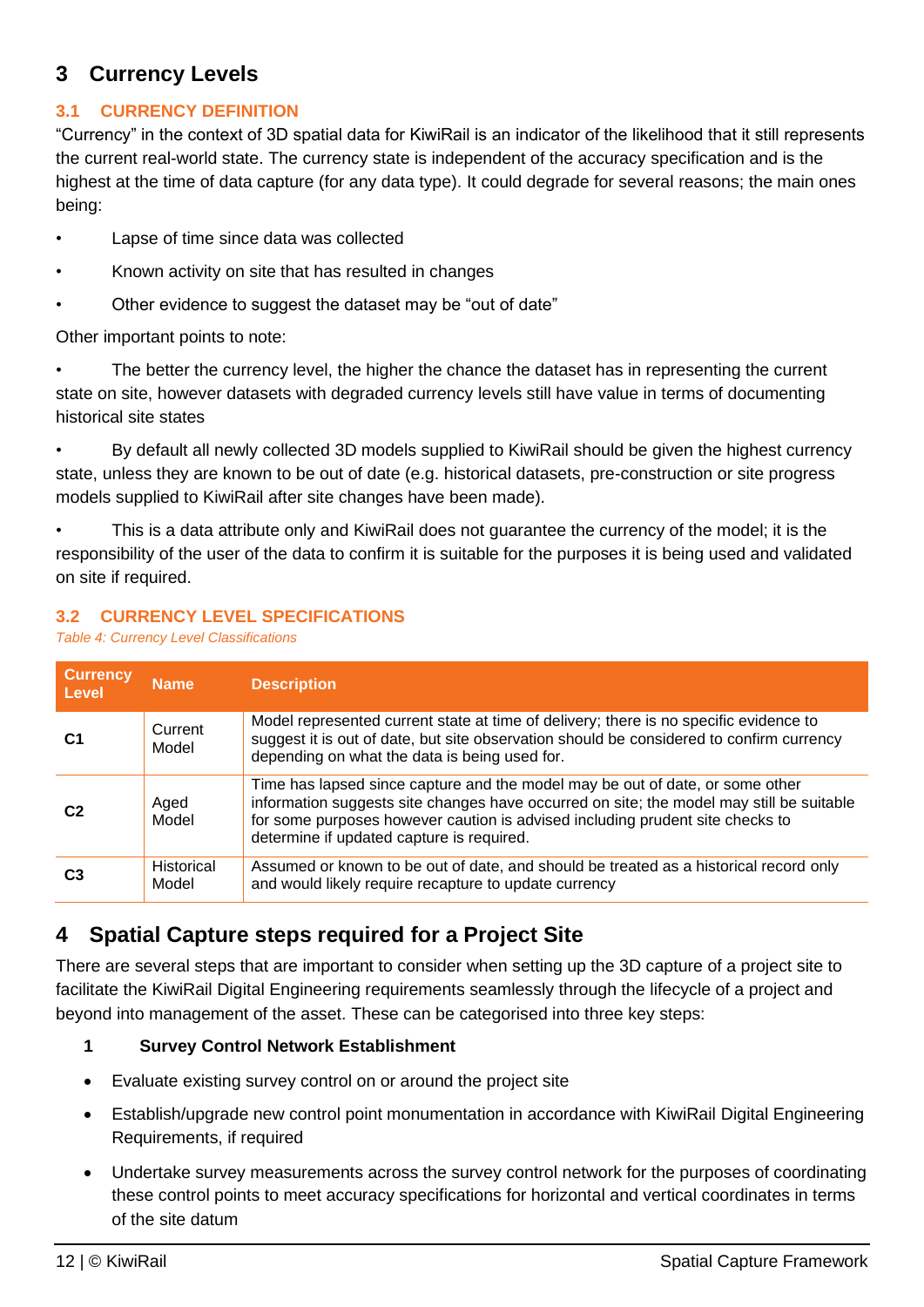# **2 Capture 3D Information Datasets**

- Plan the capture methodology(ies) for providing datasets are that are fit for purpose for the project requirements
- Execute data capture in accordance with the Digital Engineering requirements
- **3 Publishing and Delivery of Models**
- Ensure processing methodology has sufficient checks and balances to maintain model integrity
- Publish models to the required standard in terms of required digital format(s)
- Deliver via the KiwiRail digital portal along with required metadata and supporting documentation

KiwiRail's expectations for each of these steps are outlined in more detail in the sections below.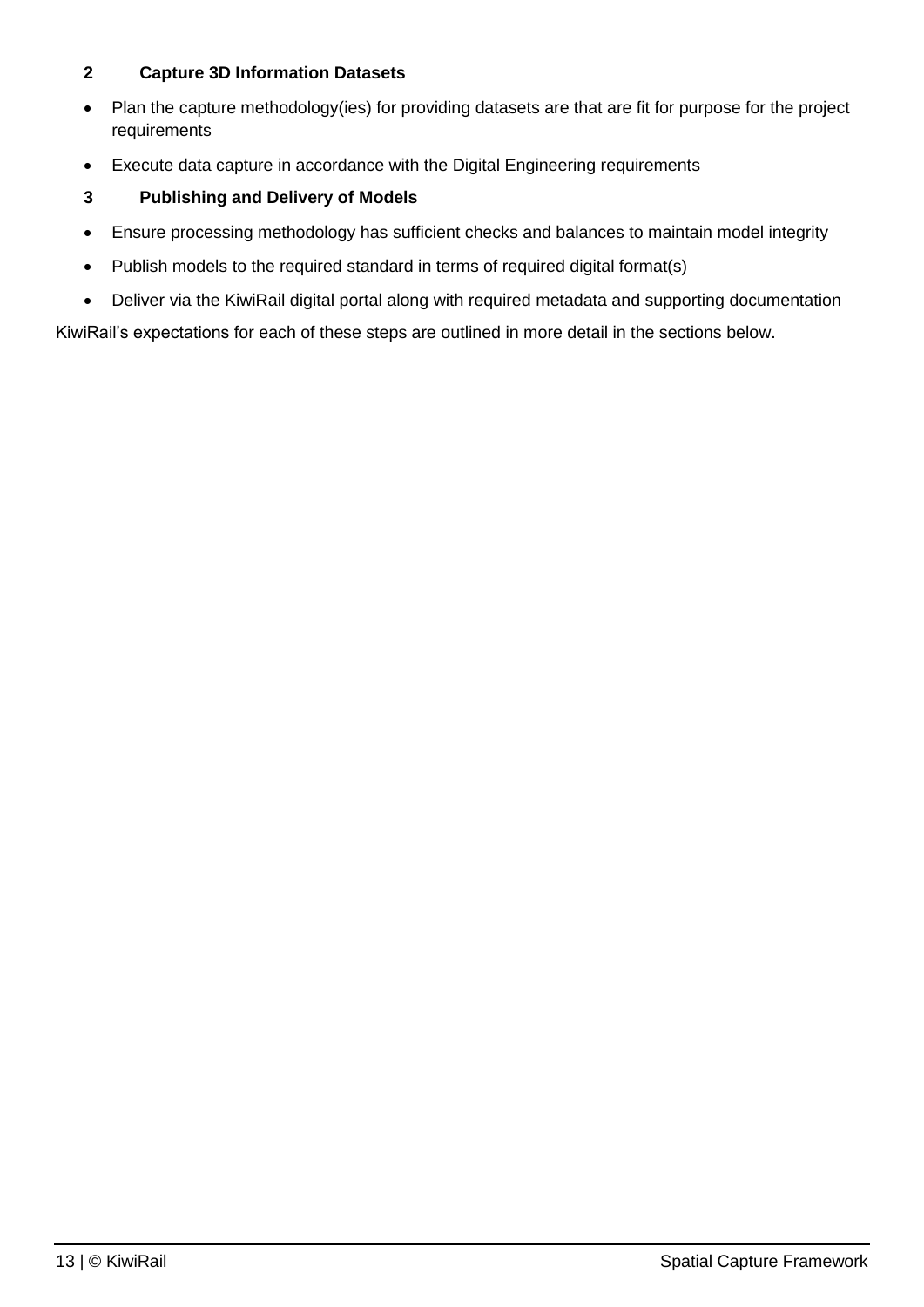# <span id="page-13-0"></span>**5 Survey Control Network Establishment**

This is required for any project where an existing coordinate datum compliant with this standard has not already been established.

# <span id="page-13-1"></span>**5.1 EVALUATION OF EXISTING SITE CONTROL**

KiwiRail requires all models to be coordinated in terms of their standard datum(s), therefore existing site datums (and their associated coordinated control points) must be in terms of the following:

- Horizontal Coordinates must be in terms of NZGD2000 projection:
	- o NZTM circuit; or
	- $\circ$  Local grid circuit when the project site is fully contained within a circuit's extents and KiwiRail's project plan states this as the horizontal coordinate projection being used
- Vertical levels in terms of NZVD2016

Existing site control is defined as any previously established survey control points in terms of the above datums on the project site in question, and/or the immediate surrounds. Whilst it is not a requirement to find the physical location and supporting coordinate information for ALL existing control points relating to a project area, there is a duty of care requirement to consider all potential coordinated points pertaining to that site and ensure connectivity to a coverage level appropriate for the extent of the site (including proximity in all directions).

These may include the following in hierarchy of importance:

- 1. Pre-existing KiwiRail published control points on or near site, coordinated by survey in terms of a KiwiRail standard datum to the required accuracy standard (and/or can be checked to confirm they meet the required standard)
- 2. LINZ Geodetic published marks of NZGD2000 order of 5 or better near the project site
- 3. Any other control mark known to exist on site for which might have been published as part of historical survey work even if the published coordinates for these points are not known (may be relevant for connecting, updating or verifying existing datasets)

The minimum requirement is for at least 3 existing control points of either type 1 or 2 above to found, connect to, and proved to be reliable since coordinated. However additional marks over and above this minimum should be searched for and included where practical in the following circumstances:

- 1. Those 3 marks are over a baseline length substantially shorter than the site capture requirement scale, or do not represent good geometry in terms of the capture area coverage
- 2. The site capture is for a site over 500m in length and therefore additional points should be included as the scale of the site increases

# <span id="page-13-2"></span>**5.2 ESTABLISH NEW CONTROL**

The Digital Engineering Process recognises a hierarchy of control points, up to three levels in the following order of importance:

## <span id="page-13-3"></span>**5.2.1 Primary Survey Control Points**

**Purpose**: Direct and unambiguous connectivity between virtual models of the site (including design models) and the physical site, coordinated according to the accuracy classification required for the detail design scope of a project (even if being established during earlier design stages).

**Construction Type**: Permanently established 3D survey control mark, including the following elements:

• Unambiguous centrally located point capable of precise coordination during current and future surveys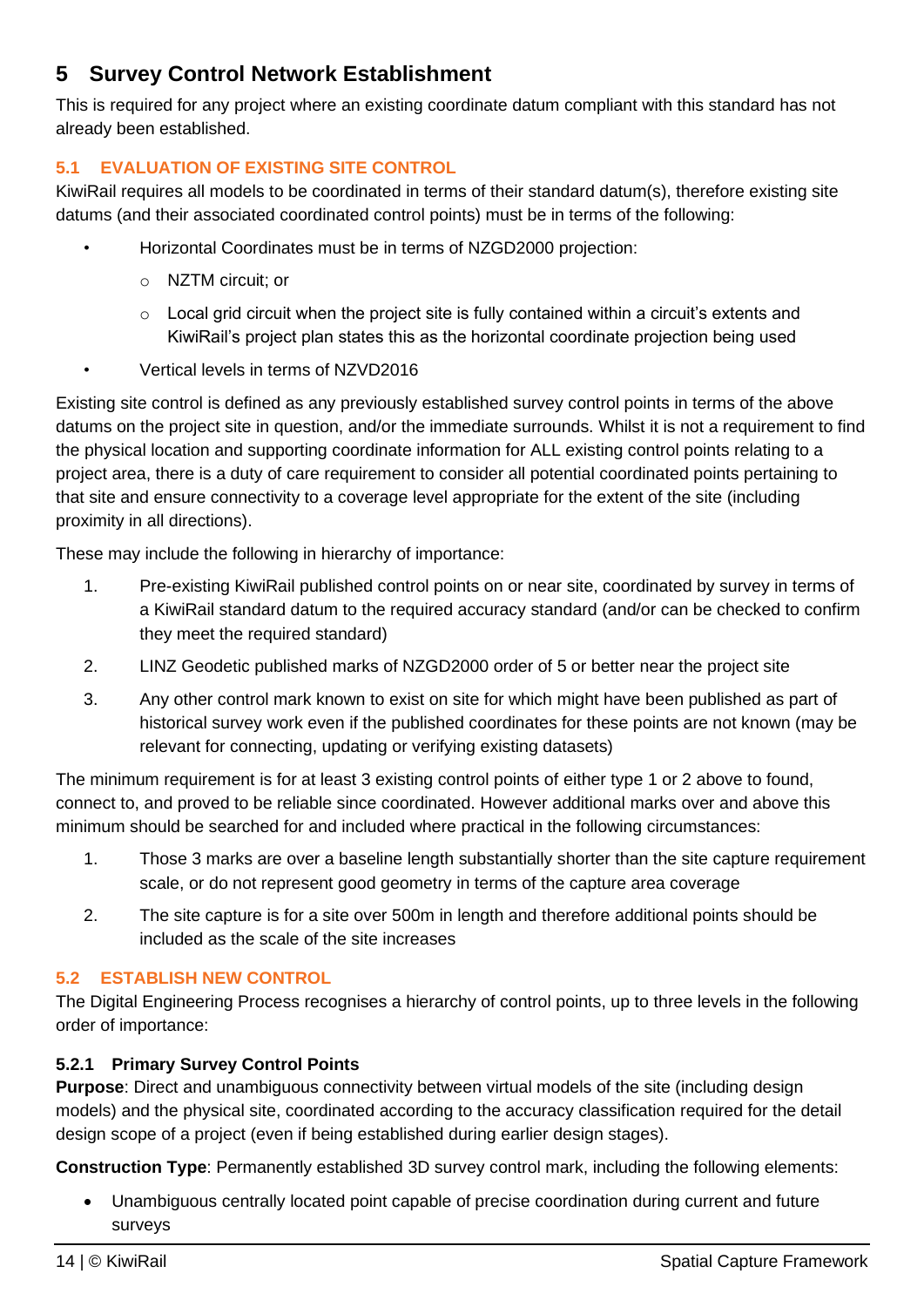- clearly visible surrounding black and white symbol for the purposes of identification of central point by laser scanning and/or photogrammetry methods,
- Unique point ID permanently marked on or near the mark

The following are considered appropriate construction types:

- For project areas containing existing rail infrastructure (including buildings): A5 Sized black and white permanently installed signage to the standard in figure 2 below permanently attached to physical structures on site in readily visible locations
- On existing Paved surfaces a permanent survey nail or pin may be a more suitable alternative (including existing control points), with a surrounding white cross painted by stencil to a shape similar to that in figure 2 below, of a size appropriate for identification in photogrammetry capture methods

#### **Coverage Requirements**:

Where the dataset is being captured of existing infrastructure for the purposes of detail design:

• It is recommended that one primary mark should be visible with a 40m radius of the majority of locations where design integration is required (with a minimum of 4 points for small sites). Therefore the density will be site and scope dependant, but a density guide of 1 per 1000sqm could be used for most outdoor areas where design integration is required with existing built infrastructure.

Where the dataset is being captured for the purposes of general layout or concept design:

- Coverage should take into consideration the capture methodology being used, whilst considering the following:
	- $\circ$  a minimum of 4 points spread across the site area constructed to this standard, unless it is a greenfield site where no suitable locations exist at the early stage of the project;
	- o coverage can also take into consideration future densification of primary control points during future site capture (including detail design stages), noting the accuracy standard of these control points should still be set according to future detail design requirements.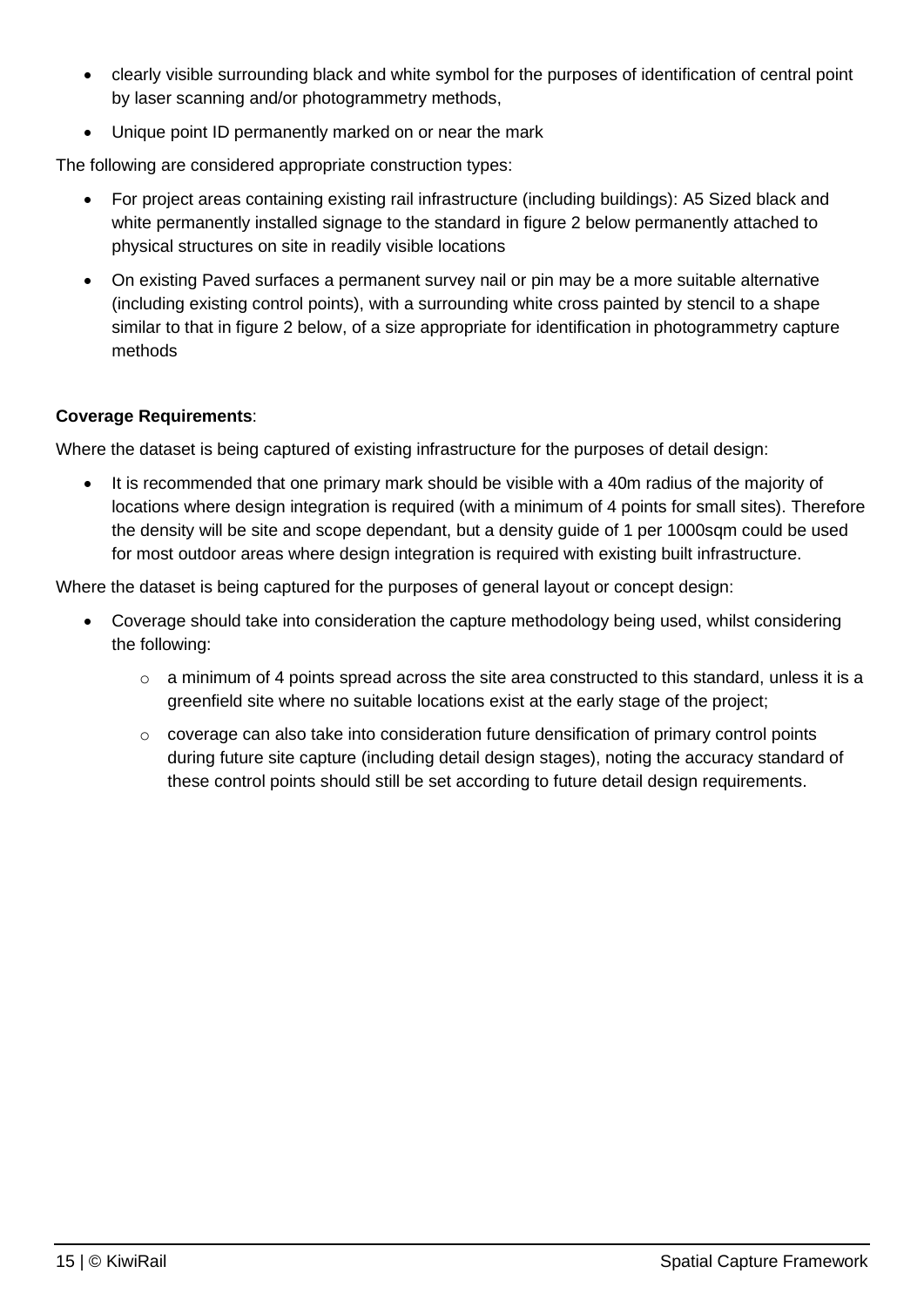

*Figure 2: Typical KiwiRail Primary Survey Point Plate, A5 Sized, centred on surrounding plate*

# <span id="page-15-2"></span><span id="page-15-0"></span>**5.2.2 Secondary Survey Control Points**

**Purpose**: Permanent conventional ground survey points (including existing control points) or wall mounted survey points used for the coordination or checking of Primary Control points, generally located to be suitable for setup of survey equipment over or survey resection, coordinated to the same accuracy as the Primary Control Points;

**Construction Type**: Typically, robust nail, steel pin, spigot, or survey plaques permanently installed flush in paved surface or shallow buried spike (witnessed by wooden stake if in grassed area). Note where spike is used consideration must be given to the KiwiRail permit to dig process.

**Coverage Requirements**: A minimum of 3 secondary points (inclusive of existing site control) are recommended on any site as witness marks for the coordination or re-establishment of Primary Control Points.

- Additional points may be required for the coordination of and/or checking of Primary Control points on larger sites.
- A lower number of secondary control points might be acceptable on project sites where survey control points have been upgraded to Primary Control points in terms of construction and appearance.

# <span id="page-15-1"></span>**5.2.3 Tertiary Survey Control Points**

**Purpose**: Survey points installed to a less permanent level and/or lower level of accuracy to the Primary and Secondary network, for the purposes of facilitating model capture at time of survey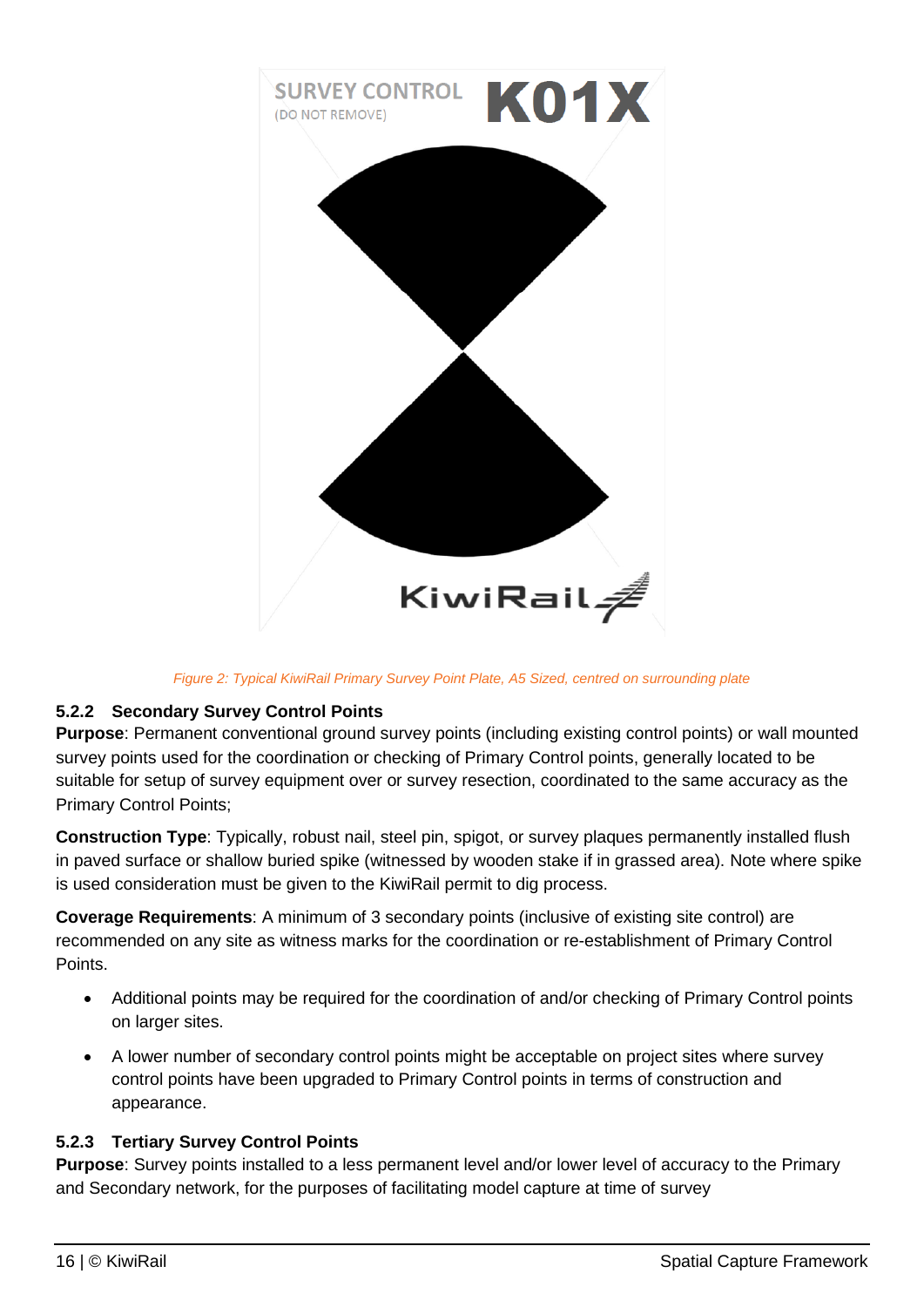**Construction Type**: At the surveyor's discretion, including but not limited to nails in paved surfaces, wooden pegs, marks made in hard surfaces, and temporarily placed scan targets used for coordination at time of laser scanning or photogrammetry capture

**Coverage Requirements**: At the surveyors discretion, dependant on survey methodology..

# <span id="page-16-0"></span>**5.3 COORDINATION OF CONTROL POINTS**

Coordination in 3 dimensions can be undertaken in parallel to 3D data capture but must have some key components:

## <span id="page-16-1"></span>**5.3.1 Site Datum**

A subset of the Existing Survey Points in the network, made up of 2 types of points:

- Origin Marks (primary source of existing horizontal and vertical coordinates for a site)
- Fixed marks in coordination adjustment (existing survey marks coordinates respected after being proved to be reliable)

#### <span id="page-16-2"></span>**5.3.2 Observations**

Baselines between primary and secondary marks, coordinated by one or more of the following methods:

- GNSS baseline (static or RTK),
- total station observation,
- laser scanning target acquisition,
- precise levelling
- Other measurement methods appropriate to meet accuracy requirements (including tape measurements, line, and offset observations)

The coordination of any point in the network must be based on the principle of observation redundancy, with a degree of independence in these observations. Put simply, if an error is present in an observation (either gross or systematic error) then one or more independent observations should have a high chance of detecting this error.

## <span id="page-16-3"></span>**5.3.3 Adjustment & Reporting**

The coordinate adjustment must be based on software that uses Least Squares Adjustment of observations, with the key components:

- All validated observations should be included in the network adjustment, with weighting appropriate to the observation type
- Observation residuals should be consistent with the expected observation error, based on a normal distribution of error propagation
- Observations rejected from the adjustment only where there is clear evidence of gross error
- Minimally constrained network results must be used initially to validate observation integrity within the network, and reliability of existing mark coordinates prior to fixing of origin marks
- Final adjusted coordinates and a posteriori errors should be reported at the 95% confidence level.

The results of the above process must be included in a survey report supplied with the control survey as evidence of the standards met.

# <span id="page-16-4"></span>**6 Capture of Spatial Datasets**

This part of the framework is applicable to all spatial capture of information for a project site.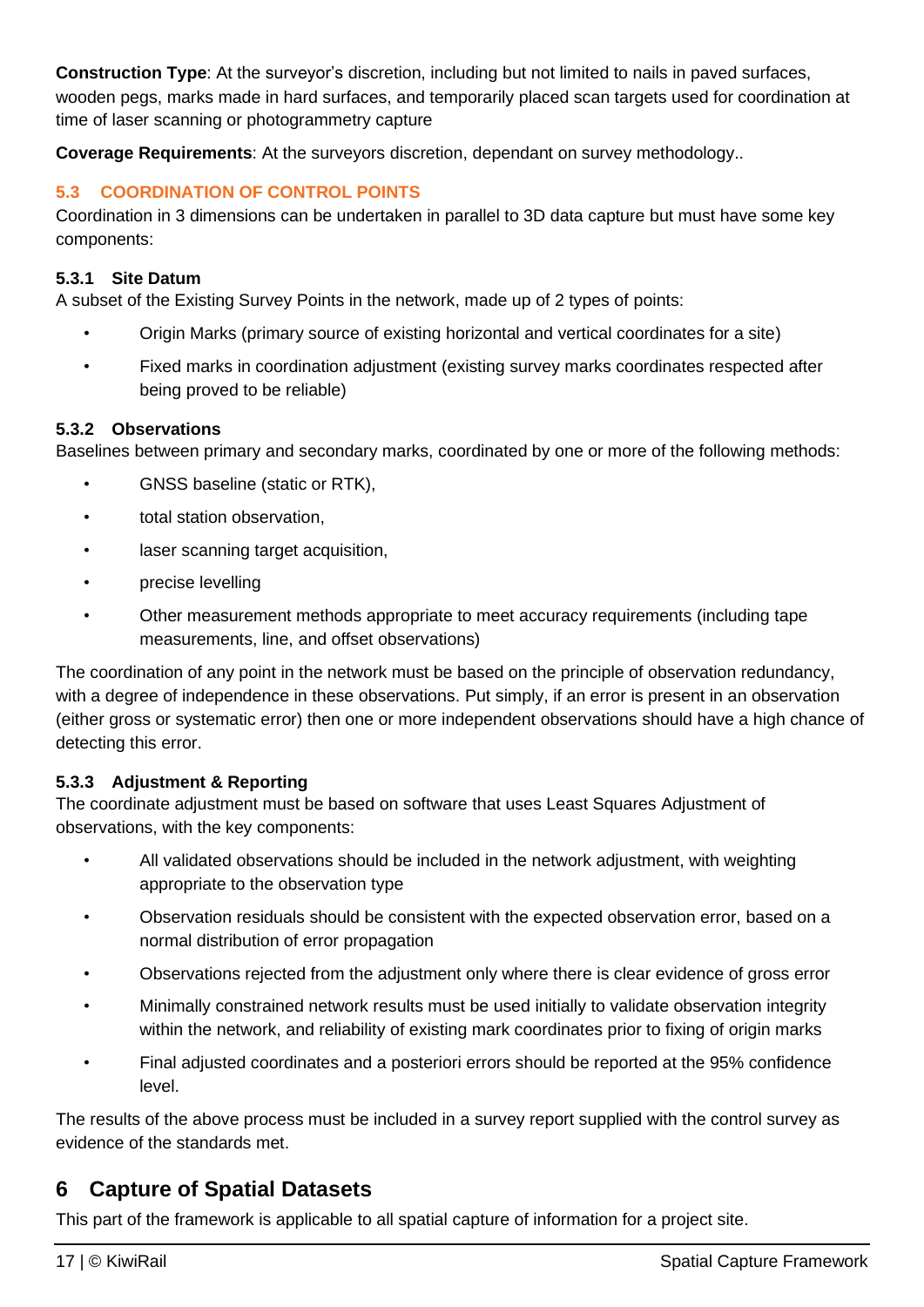## <span id="page-17-0"></span>**6.1 PLAN THE CAPTURE METHODOLOGY**

The site survey data capture methodology or methodologies deployed for a site should be considered based on the following factors prior to undertaking 3D capture of an existing site state:

- 1 Safety of the personnel involved in the capture as well as other affected parties (including other KiwiRail personnel and members of the public)
- 2 Supporting the principles of KiwiRail "Model First" design principles
- 3 The accuracy level required to be achieved for the project scope
- 4 Efficiency of capture and cost implications ensuring the value is not disproportional to the design objectives of the project
- 5 Site specific parameters including scale of the area, accessibility and other factors that may necessitate alternate of a combination of capture approaches

KiwiRail may recommend capture methodology but suppliers of survey information to KiwiRail may choose the method based on meeting the above requirements, provided it is endorsed by the relevant KiwiRail project leader prior to that capture being undertaken.

#### <span id="page-17-1"></span>**6.2 EXECUTE DATA CAPTURE**

Site capture will be specific to the project requirements, however, should ensure the following guidelines are followed:

- The factors listed in Section [6.1](#page-17-0) above are adhered to
- Connectivity to the site control point network is robust (whether it has been installed independently to the main data capture phase, or concurrently) so that the repeatability accuracy standards can be validated by an independent party
- Shadow areas in the capture model are minimised, noting that some areas of the site may be preidentified as having lower impact on informing the design objectives of the project
- Visual integrity of the captured model is maintained, including making every practical effort to capture imagery in reasonable daylight or artificially enhanced lighting conditions to achieved RGB coloured models (including photogrammetry and laser scanning methods).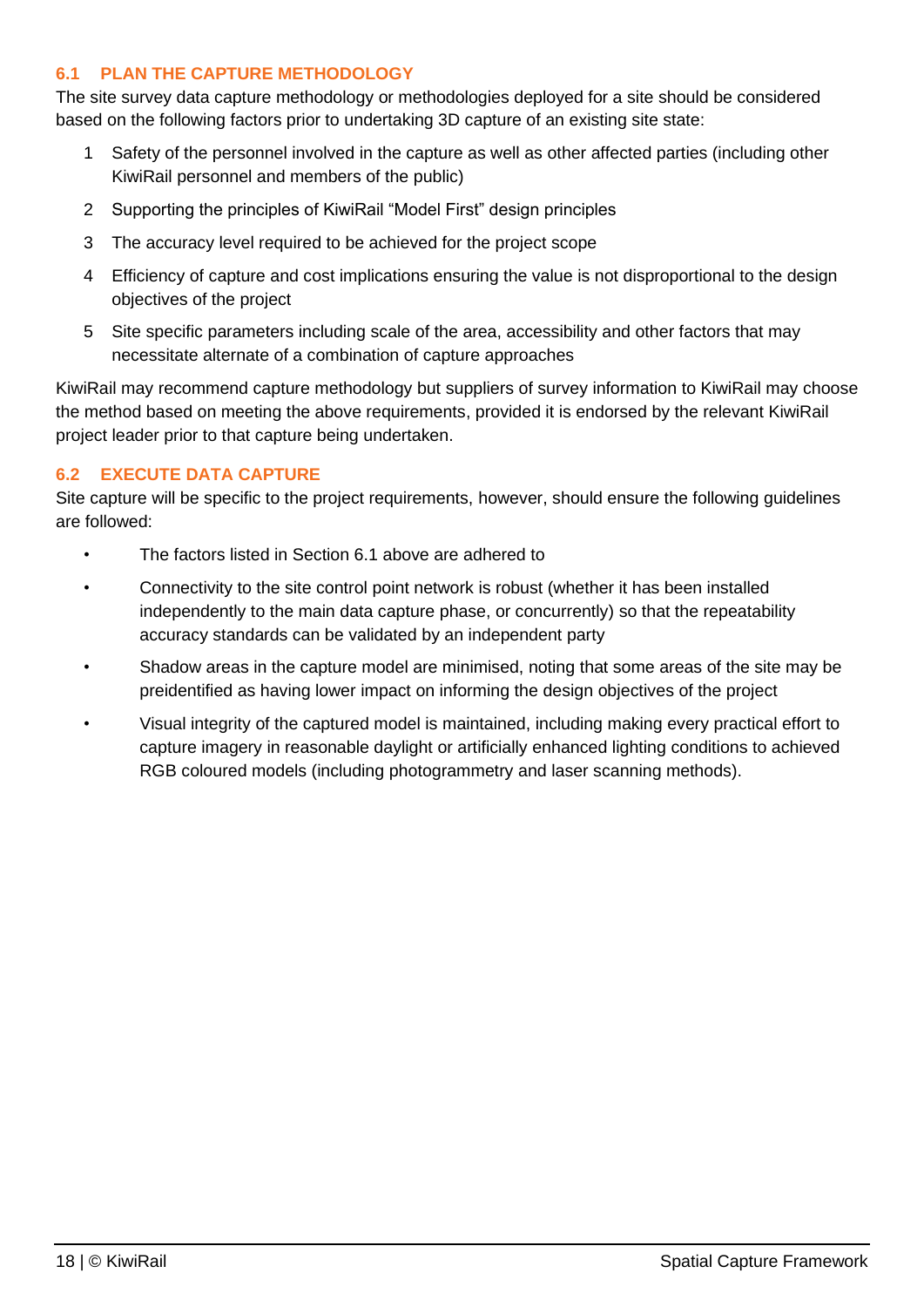# <span id="page-18-0"></span>**7 Processing and Delivery of 3D Models**

## <span id="page-18-1"></span>**7.1 MERGE AND VALIDATE DATA MODELS**

Ensure processing methodology has sufficient checks and balances to maintain model integrity during the data merging or registration process, including reporting of the accuracy of the results achieved. Examples of the minimum standard expected for different scenarios are outlined in the table below:

<span id="page-18-3"></span>*Table 5: Methodology Guidelines for Model Processing and Validation* 

| <b>Survey Capture</b><br><b>Method</b> | <b>Minimum Standard Guideline</b>                                                                                                                                                                                                                                                                                                                                                                                                                                                                                                       |
|----------------------------------------|-----------------------------------------------------------------------------------------------------------------------------------------------------------------------------------------------------------------------------------------------------------------------------------------------------------------------------------------------------------------------------------------------------------------------------------------------------------------------------------------------------------------------------------------|
|                                        | Scan to Scan registration is only used in situations where there is good overlap of hard<br>surfaces between adjacent scans, and in these cases not relied upon at the sole registration<br>constraint.                                                                                                                                                                                                                                                                                                                                 |
|                                        | Survey scan targets should be coordinated (during capture or post processed) in each scan,<br>including for construction of the Primary, Secondary or Tertiary control network.                                                                                                                                                                                                                                                                                                                                                         |
| <b>Terrestrial Laser</b><br>Scan       | Overlap constraints (either scan targets and/or scan to scan alignment) should minimise<br>distortion risk by having good coverage and geometry relative to the area scanned.                                                                                                                                                                                                                                                                                                                                                           |
|                                        | Registration residuals should be reported as part of the evidence that the accuracy standards<br>have been achieved (both relative and repeatability standards).                                                                                                                                                                                                                                                                                                                                                                        |
|                                        | Colour imagery shall be captured and applied as RGB point cloud colouration in the model,<br>therefore reasonable lighting conditions should be maintained during the capture process.                                                                                                                                                                                                                                                                                                                                                  |
|                                        | For K3 standard or better multiple drive passes should be captured, and drive pass matching<br>carried out and reported on during processing;                                                                                                                                                                                                                                                                                                                                                                                           |
| <b>Mobile Laser</b>                    | For K2 standard or better at least 4 independent passes should be captured (it is<br>recommended that 3 in each direction should be targeted for observational redundancy).                                                                                                                                                                                                                                                                                                                                                             |
| <b>Scans</b>                           | Areas of limited sky visibility (including zero sky visibility environments) there should be<br>additional feature coordinate constraints in the registration process sufficient to prove that the<br>accuracy specification has been met.                                                                                                                                                                                                                                                                                              |
|                                        | Colour imagery shall be captured and applied as RGB point cloud colouration in the model,<br>therefore reasonable lighting conditions should be targeted.                                                                                                                                                                                                                                                                                                                                                                               |
|                                        | The rigour of the capture and processing methodology must be consistent with the accuracy<br>specification level required.                                                                                                                                                                                                                                                                                                                                                                                                              |
|                                        | For K4 standard or better error residual values for model control points must be supplied.                                                                                                                                                                                                                                                                                                                                                                                                                                              |
| Photogrammetry<br><b>Methods</b>       | For K3 standard or better the error residuals for independently surveyed points or features in<br>the model between the ground control points used in the model registration must be supplied<br>as supporting evidence that the repeatability accuracy standard has been met. These check<br>points should include features both at ground level and above ground level to mitigate the risk<br>of distortions across the model. These checks can be either 3D points, or horizontal and<br>vertical check points provided separately. |

# <span id="page-18-2"></span>**8 Information Delivery**

All spatial data and information shall be delivered to KiwiRail via the KiwiRail Common Data Environment. For details on accepted file formats, and other technical requirements refer to the KiwiRail Digital Engineering Framework, including Information Standard Parts 1 & 2.